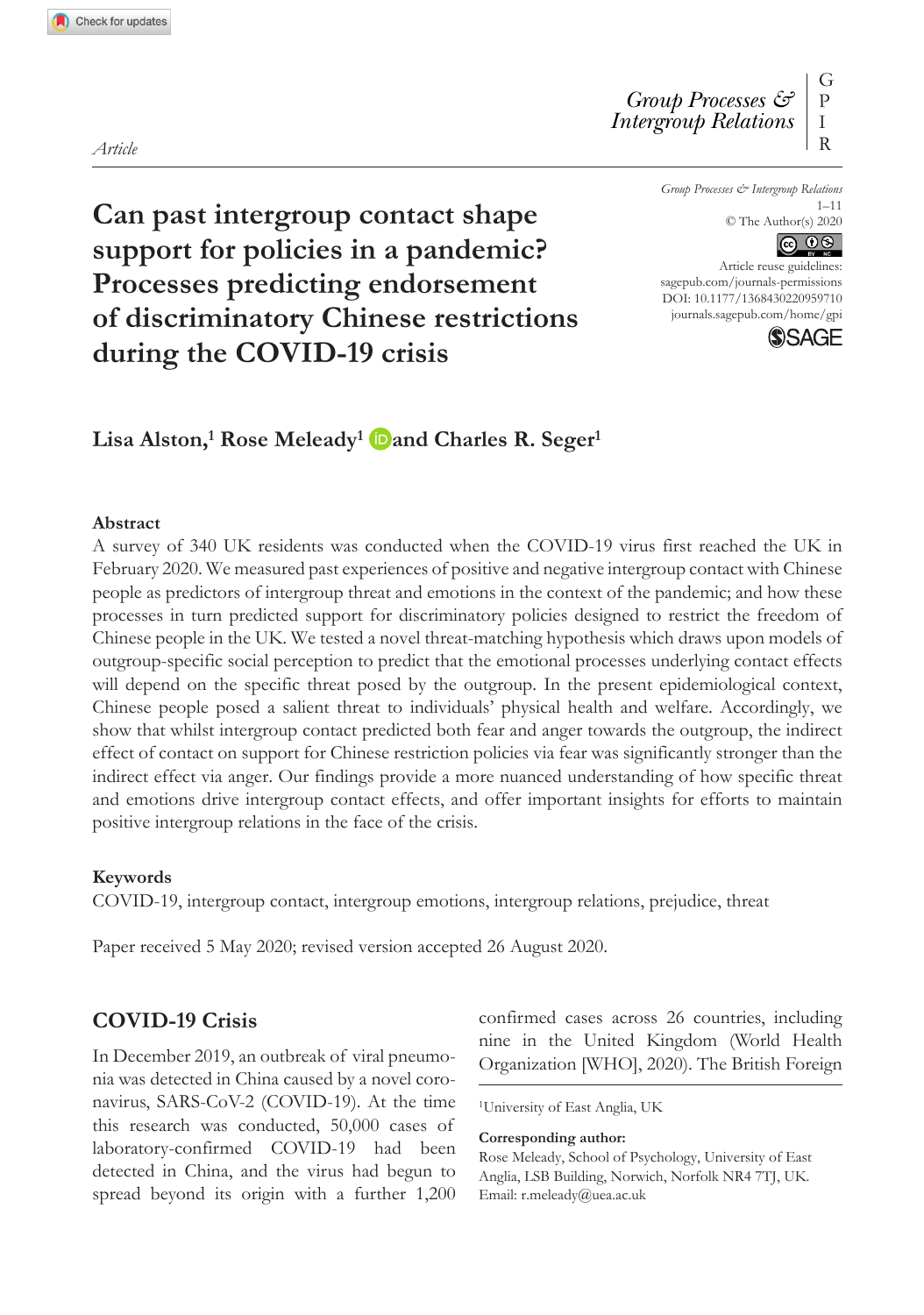and Commonwealth Office advised against all but essential travel to mainland China, but most British lives were uninterrupted. Nevertheless, opinion polls suggested that 1 in 3 Brits already saw the virus as a moderate to high personal threat (Quigley, 2020). In all countries except for China, the source of the disease was foreign. The spread of the virus between nations poses a fundamental intergroup challenge, requiring crossnational understanding and cooperation. This research draws on classic social-psychological theorizing to explore how prior intergroup contact predicts prejudice and discrimination in light of the crisis, focusing on the role of threat-spe-

cific intergroup emotions in this process. Intergroup contact theory has been one of the most influential theories in social psychology since it was first formulated by Gordon Allport in 1954. The theory states that interactions between people from different ethnic, cultural, and social backgrounds are key to reducing prejudice and discrimination. Extensive evidence, including multiple meta-analyses, demonstrates that positive contact is effective in reducing prejudice towards a broad range of stigmatized outgroups (Davies et al., 2011; Lemmer & Wagner, 2015; Pettigrew & Tropp, 2006). More recently, research has shown that while positive contact reduces prejudice, negative contact predicts more negative outgroup beliefs and attitudes (e.g., Barlow et al., 2012; Graf et al., 2014; Paolini et al., 2010).

Intergroup contact research has typically measured people's generalized liking and disliking for the outgroup as the primary outcome variable (Pettigrew & Tropp, 2011; Stark et al., 2013). This broad focus on prejudice-as-general-attitude potentially conceals a wide range of discrete and functionally distinct emotions felt towards outgroups. Researchers from intergroup emotion traditions have demonstrated that bias towards outgroups can manifest as different emotions (e.g., anger, fear, disgust, pity, guilt), and that these emotions direct and regulate different intergroup behaviours (e.g., Cottrell & Neuberg, 2005; Fiske et al., 2002; Mackie & Smith, 2018). Exploring the emotional consequences of intergroup contact would therefore allow us not only to assess evaluative valence, but also to predict a range of different behavioural reactions to the outgroup (e.g., approach and affiliation, confrontation and attack, or avoidance and separation).

Some recent work has begun to explore the impact of intergroup contact on discrete intergroup emotions. For instance, Seger et al. (2017) found that positive contact was associated with both a decrease in negative emotions (i.e., anger, disgust) and an increase in positive emotions (i.e., admiration) towards the outgroup. Kauff et al. (2017) found that both positive and negative contact were associated with specific positive and negative intergroup emotions (i.e., happiness, anger, and fear). More recently, Barlow et al. (2019) found evidence in support of their affect-matching hypothesis whereby positive contact experiences have a disproportionately strong relationship with positive intergroup emotions, whereas negative contact experiences have a disproportionally strong association with negative intergroup emotions.

In this paper, we further explore the specific emotional consequences of positive and negative intergroup contact within the context of the COVID-19 pandemic. According to the sociofunctional model of intergroup affect (for overviews, see Cottrell & Neuberg, 2005; Neuberg & Cottrell, 2002), the specific emotions felt towards outgroups are determined by the specific threat the outgroup represents to the ingroup. A key distinction can be drawn between physical threats and threats directed at valuable resources. When an outgroup poses a threat to one's physical welfare, individuals are likely to experience fear prompting an avoidance reaction and self-protective behaviours. On the other hand, when an outgroup poses a threat to economic resources, individuals are more likely to experience anger, instigating confrontational behaviour directed at removing the obstacle to desired outcomes. The emotional response is functional, because it elicits behaviour meant to deal with the problem and the threat at hand.

Evidence consistent with this model has shown that threat–emotion profiles evoked by groups predict policy attitudes (Cottrell et al., 2010) and behavioural intentions towards them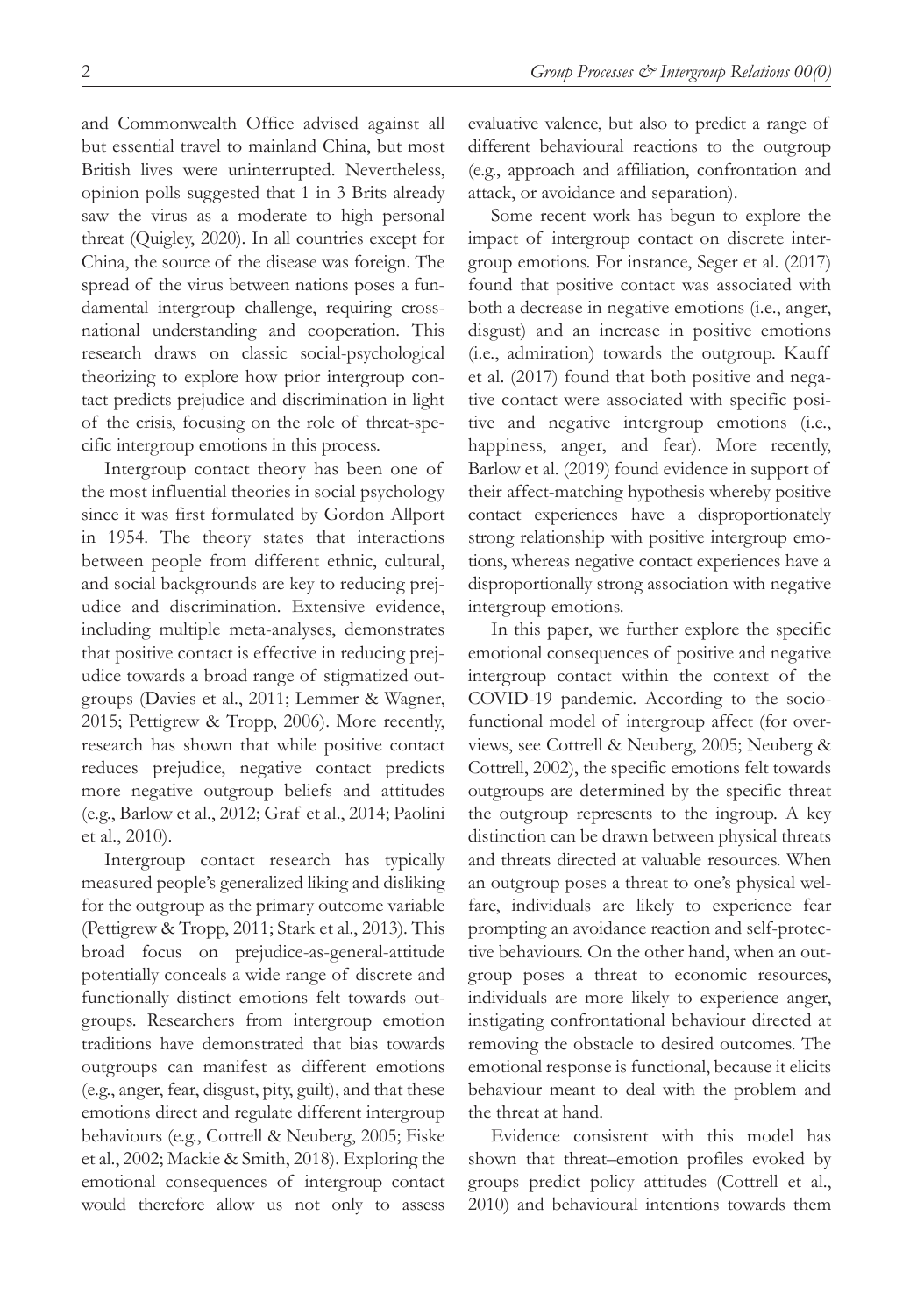(Johnston & Glasford, 2014). Kamans et al. (2011) showed that priming a safety threat concerning a possible military attack made by Iran on Western Europe led participants to react with fear and avoidance behavioural tendencies. Alternatively, when participants read about Iran's plans to restrict oil exports to Western Europe, they reacted with anger and intentions to confront the outgroup. Similarly, following the 9/11 attacks, Skitka et al. (2006) showed that anger predicted support for expanding the war beyond Afghanistan, while fear predicted support for deporting Arab Americans, Muslims, and firstgeneration immigrants.

The present research tested a novel threatmatching hypothesis, which predicts that the emotional processes underlying intergroup contact effects will depend on the specific threat posed by the outgroup. Prior research has established that intergroup contact reduces general prejudice, at least in part by reducing threat perceptions (for meta-analysis, see Aberson, 2019). The implication of the sociofunctional approach is that rather than reducing global negative feelings emerging from a global threat, intergroup contact processes will be nuanced and determined by the salient threat posed by the outgroup. At the time this study was conducted, the virus originated in China posed a salient welfare threat. The threat from COVID-19 was already impacting attitudes and behaviour towards Chinese people, with an increase in unwelcoming sentiment and discriminatory behaviour towards Chinese people being reported, including Chinese people being banned from restaurants and hotels (Chung & Li, 2020; Schild et al., 2020). Such acts reflect an avoidant reaction towards presumed carriers of the disease but are ultimately discriminatory, conflating the pandemic with ethnic and national identity. We predicted that past experience of positive contact with Chinese people would be associated with a reduction in negative intergroup emotions and a reduction in support for anti-Chinese policies. Negative contact, meanwhile, was expected to be associated with an increase in negative reactions to Chinese people. Importantly, if our threat-matching hypothesis is supported, fear will serve as the functional

emotion that mediates the association between past intergroup contact and policy preferences.

# **Method**

# *Participants*

Three hundred fifty-one participants from the UK were recruited on February 21, 2020 from an online participant panel, Prolific. Although samples recruited through this type of platforms are not fully representative, they typically include respondents who vary more broadly in age, level of education, political ideology, and geographic distribution than those recruited from undergraduate student populations (Huff & Tingley, 2015; Levay et al., 2016). Data were analyzed using structural equational modelling (SEM), and sample size was determined using Soper's (2019) online tool. We specified an effect size of  $d =$ 0.20, and a desired power of 80%. With 15 indicators, a minimum sample size of 288 was recommended. Eleven participants were excluded because they described their ethnicity as Asian. The final sample consisted of 340 participants (202 female) aged between 18 and 75 (*M* = 38.96,  $SD = 12.38$ . The majority of the participants were White (93.5%).

# *Procedure*

We report how we determined our sample size, all data exclusions (if any), all manipulations, and all measures in the study. The study was advertised as a survey exploring opinions about COVID-19. The order of all scales was counterbalanced. Participants indicated their attitudes towards Chinese people as well as towards a range of other social groups (American, Polish, British, Irish, and Spanish) with widely used attitude thermometers ranging from 0 to 10 (Haddock et al., 1993). The attitude thermometers represented a measure of generalized prejudice. Scores were reverse-coded such that higher scores reflected higher prejudice.

To assess discrete intergroup emotions, participants were asked to indicate the extent to which they felt a variety of emotions towards Chinese people (angry, infuriated, fearful,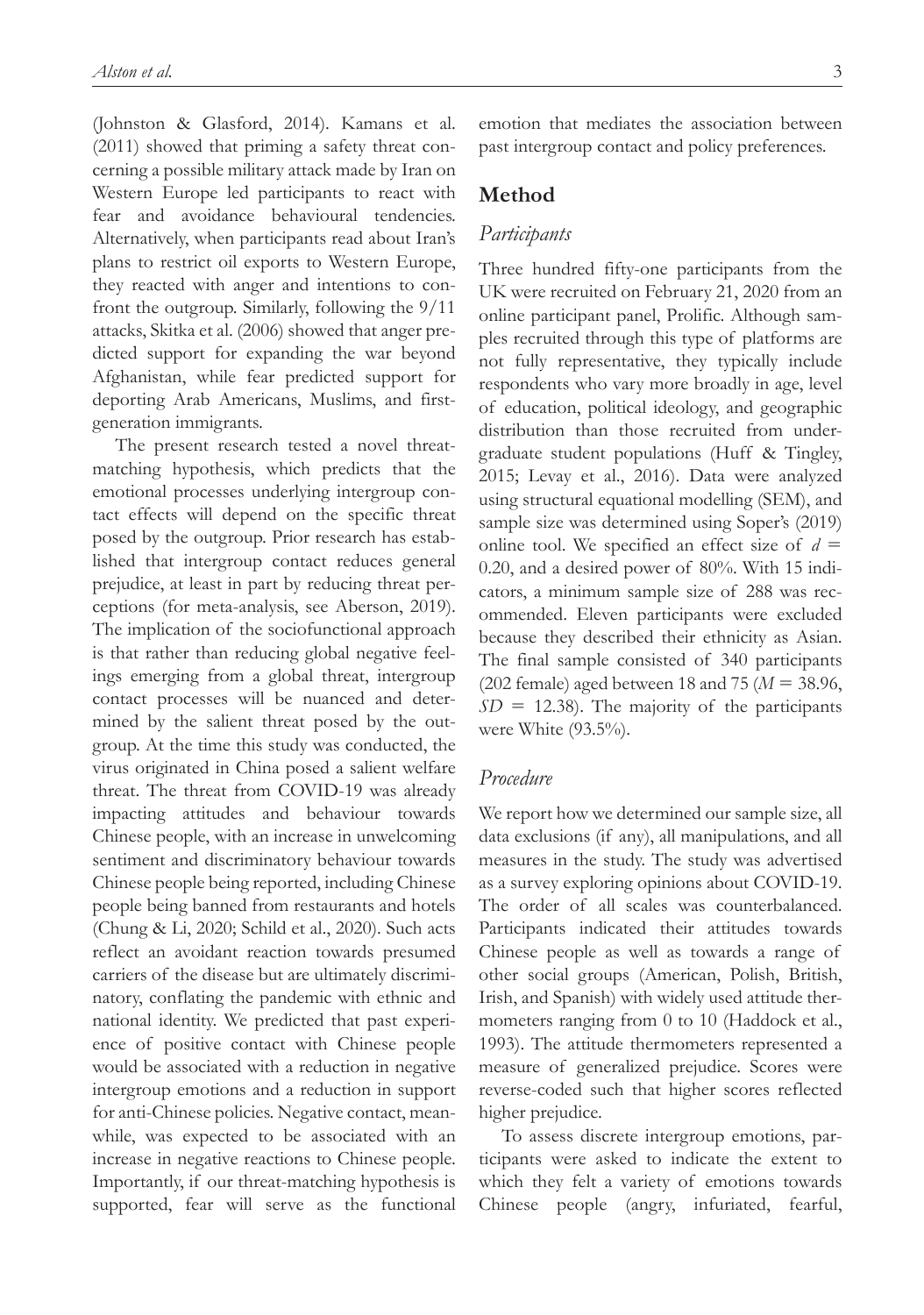| Variables                                                                         | М    | .SD  | -1            | $\overline{2}$ | 3                    | $\overline{4}$ | 5 | 6        |        |
|-----------------------------------------------------------------------------------|------|------|---------------|----------------|----------------------|----------------|---|----------|--------|
| 1. Positive contact                                                               | 3.95 | 1.68 |               |                |                      |                |   |          |        |
| 2. Negative contact                                                               | 1.80 |      | $1.16 - 0.04$ |                |                      |                |   |          |        |
| 3. Chinese prejudice                                                              | 2.15 |      | $1.63 - 36**$ | $.38**$        |                      |                |   |          |        |
| 4. Welfare threat                                                                 | 1.59 |      | $1.22 - 21**$ | $.31***$       | $.55***$             |                |   |          |        |
| 5. Fear                                                                           | 2.86 |      | $1.36 - 21**$ | $25**$         | $.46***$             | $66***$        |   |          |        |
| 6. Anger                                                                          | 3.98 |      | $1.46 - 16**$ | $.47**$        | $.49**$ .57** .56**  |                |   |          |        |
| 7. Support for general restriction policies 3.81                                  |      |      | $2.43 - 26**$ | $.20**$        | $.41***$ .58** .54** |                |   | $.44***$ |        |
| 8. Support for Chinese restriction policies 2.42 1.52 -.11* .05 .17** .33** .30** |      |      |               |                |                      |                |   | $22**$   | $54**$ |

Table 1. Descriptive statistics and correlations for all variables.

*Note*. \**p* < .05. \*\**p* < .001.

outraged, disgusted, afraid, repulsed, sickened, grossed out) using 7-point Likert scales (1 = *not at all*, 7 = *very much*; Giner-Sorolla & Russell, 2019). The emotion items were subjected to a principal components analysis, which revealed the presence of only one component with an eigenvalue exceeding 1 explaining 75.5% of variance. It is not uncommon to have empirical difficulties in separating emotional items for analyses (Neuberg & Cottrell, 2002). As the discrete emotion constructs of fear and anger were theoretically important to our analysis, the decision was taken to proceed with the analysis using the single-item variables "angry" and "fearful."1

To measure prior intergroup contact, participants indicated how often they have had positive/good and negative/bad contact with Chinese people on 7-point scales (1 = *never*, 7 = *very often*; Barlow et al., 2012). Such single-item measures of positive and negative intergroup contact are commonly used and correlate strongly with longer measures (Hayward et al., 2018).

Perceived threat posed by Chinese people was measured with three items adapted from Cottrell et al. (2010). The items focused on threat to physical welfare, specifically, "Chinese people threaten the health of British people like me," "Chinese people increase the risk of physical illness to British people like me," and "Chinese people increase the risk of British people like me contracting an infectious disease" (1 = *strongly disagree*,  $7 =$  *strongly agree*;  $\alpha = .96$ .

Finally, we asked participants to what extent they supported nine policy measures the

UK government could take to stop the spread of coronavirus (see supplemental material). Five items embedded in this scale concerned measures targeted at restricting the activities of Chinese people in the UK, including "Enforce a quarantine of all Chinese nationals in the UK" and "Close all Chinese restaurants" (1 = *strongly oppose*,  $7 =$  *strongly support*;  $\alpha = .70$ ). Four items concerned general restrictions to contain the virus, including, "Ban large public gatherings, such as football matches and concerts" and "Close public transportation in UK cities where coronavirus has been reported" ( $\alpha = .67$ ).<sup>2</sup> To conclude the study, participants provided demographic information and were thanked and debriefed.

# **Results**

First, we examined the correlations amongst all variables; these are presented in Table 1 along with descriptive statistics. Positive contact had a significant negative relationship with Chinese prejudice, welfare threat, fear, anger, and support for Chinese restriction policies. Negative contact, meanwhile, was significantly positively related to prejudice, welfare threat, fear, anger, and support for Chinese restriction policies.

A one-way repeated measures ANOVA revealed a significant difference in prejudice towards the different outgroup targets as measured with attitude thermometers, *F*(3.92, 1319.09)  $= 33.73, p \le .001$ , partial  $\eta^2 = .09$ . Using post hoc pairwise comparisons, we compared prejudice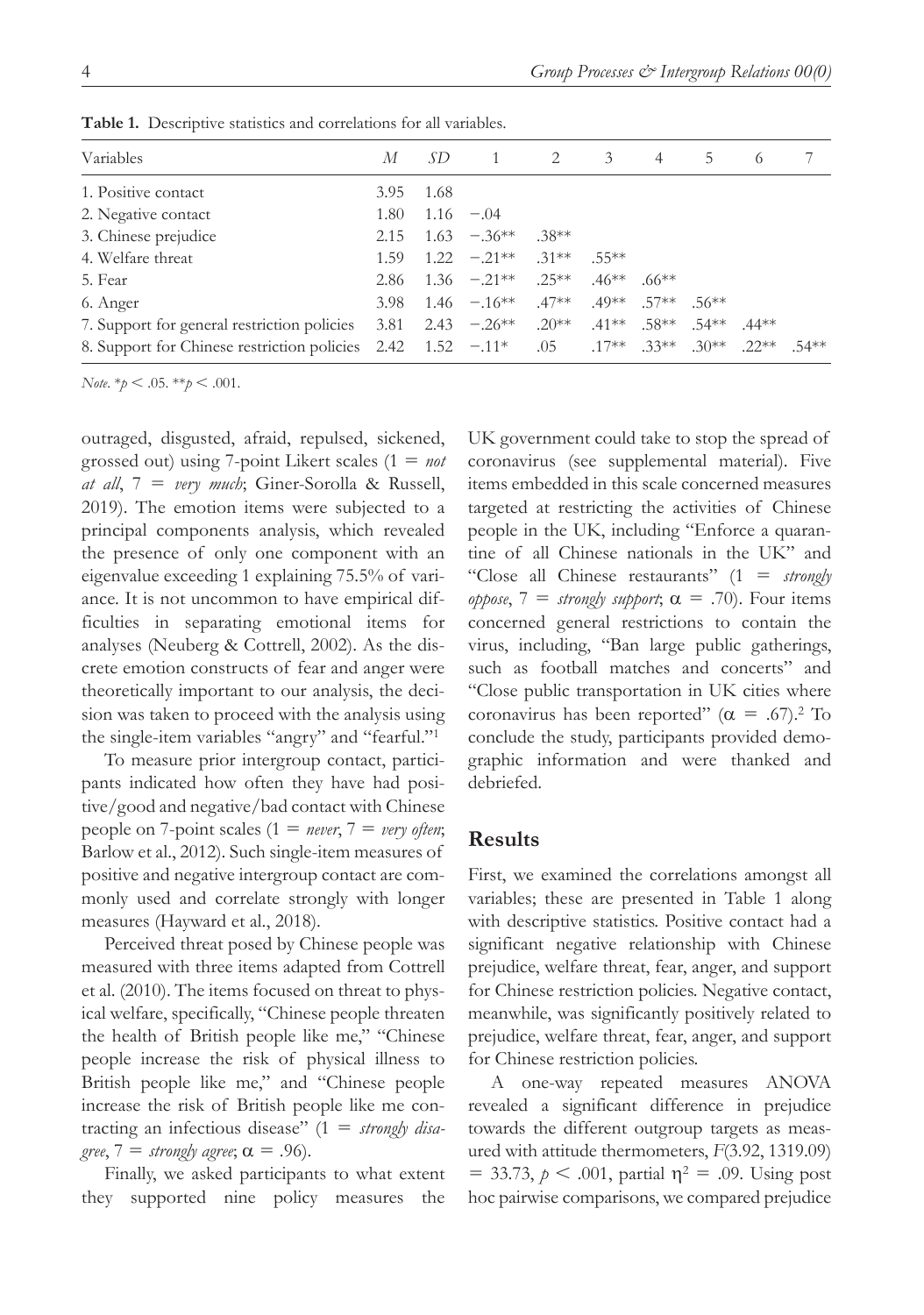| Nationality | М    | SD   | Mean diff. | Þ           | 95% confidence intervals |      |  |
|-------------|------|------|------------|-------------|--------------------------|------|--|
|             |      |      |            |             | LB                       | UB   |  |
| Chinese     | 3.78 | 2.41 |            |             |                          |      |  |
| Polish      | 2.79 | 2.19 | 0.991      | $\leq .001$ | 0.67                     | 1.31 |  |
| American    | 3.31 | 2.27 | 0.475      | < 0.001     | 0.12                     | 0.83 |  |
| British     | 2.66 | 2.06 | 1.12       | $\leq .001$ | 0.68                     | 1.56 |  |
| Spanish     | 2.88 | 1.93 | 0.095      | $\leq .001$ | 0.61                     | 1.20 |  |
| Irish       | 2.43 | 1.86 | 1.35       | $\leq .001$ | 1.02                     | 1.69 |  |

**Table 2.** Descriptive statistics and pairwise comparisons of prejudice attitudes held toward Chinese people compared to five other national groups.

**Table 3.** Regression models testing the affect-matching hypothesis by examining the association between positive and negative intergroup contact with Chinese people and fear and anger towards this group.

| Model            | B           |          | $95\%$ CI for B |       | B        | $R^2$ | F          |
|------------------|-------------|----------|-----------------|-------|----------|-------|------------|
|                  |             | LL       | UL              |       |          |       |            |
| Fear             |             |          |                 |       |          | .101  | 19.034***  |
| Constant         | $2.318***$  | 1.814    | 2.823           | 0.257 |          |       |            |
| Positive contact | $-0.195***$ | $-0.294$ | $-0.097$        | 0.050 | $-0.201$ |       |            |
| Negative contact | $0.335***$  | 0.192    | 0.478           | 0.073 | 0.238    |       |            |
| Anger            |             |          |                 |       |          | .488  | 52.745 *** |
| Constant         | $1.132***$  | 0.784    | 1.479           | 0.177 |          |       |            |
| Positive contact | $-0.104*$   | $-0.172$ | $-0.037$        | 0.035 | $-0.144$ |       |            |
| Negative contact | $0.484***$  | 0.386    | 0.582           | 0.050 | 0.460    |       |            |

*Note*. \**p* < .05. \*\**p* < .01. \*\*\**p* < .001.

towards Chinese people to each of the five other national groups with Bonferroni adjustments for multiple comparisons (see Table 2). Results revealed that prejudice was significantly higher towards Chinese people than towards any other group at the time the study was conducted.

To test the affect-matching hypothesis, regression analyses were conducted to compare the strength of positive and negative contact effects on fear and anger. Results showed that positive and negative contact were both significant independent predictors of fear and anger towards Chinese people (see Table 3). A comparison of absolute standardized regression coefficients using the equation  $\gamma = b^1 - b^2 / SE(b_1 - b_2)$  as per Barlow et al. (2019), showed that negative contact was a significantly stronger predictor of increased anger than positive contact was of reduced anger,  $\zeta = 5.04$ ,  $\rho < .001$ . The difference in strength between the negative and positive contact associations with fear did not reach statistical significance,  $\zeta = .582$ ,  $p = .560$ . Partial support for the affect-matching hypothesis was therefore obtained.

We tested our threat-matching mediational model using SEM analysis with latent variables. The analysis was conducted using the lavaan package (Rosseel, 2012) within R (R Core Team, 2018). The latent factor of support for Chinese restriction polices was indicated by five items, and support for general restriction policies was indicated by four items. Positive and negative contact and anger and fear were included as manifest indicators. Anger and fear were not normally distributed, thus robust maximum likelihood estimation was deployed. The measurement model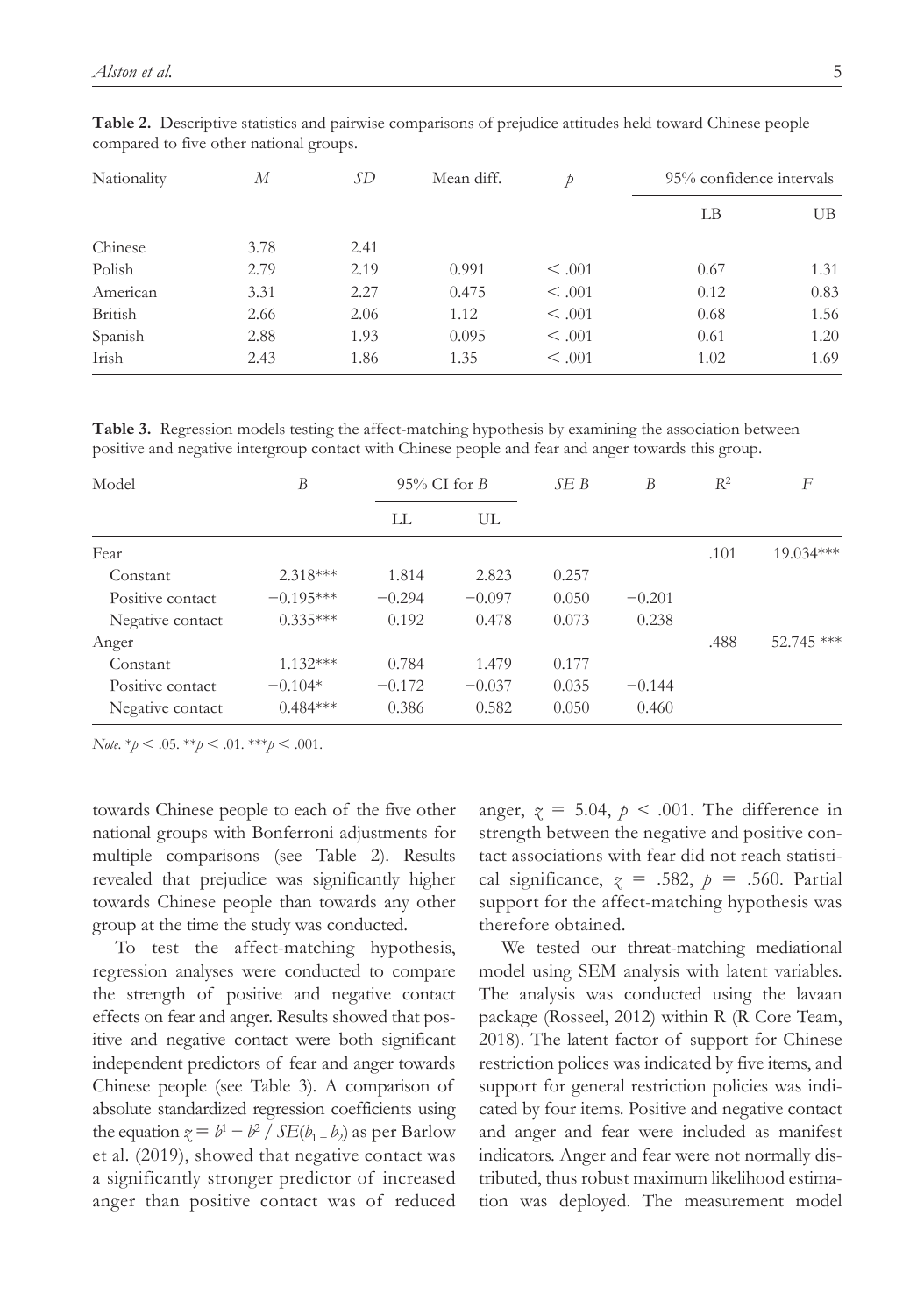

**Figure 1.** Empirical fit of structural equation model of the associations between contact, emotion, and support for Chinese restriction policies and support for general restriction policies.

*Note*. All paths except dash lines are significant. Coefficients are standardized, 95% confidence intervals are reported in square brackets. To simplify presentation, the measurement model is shown in the supplemental material.

(reported in the supplemental material) showed an acceptable fit to the data: robust  $\chi^2(26)$  = 91.52, *p* < .001,  $\chi^2/df$  ratio = 3.52, robust RMSEA = .08, 90% CI [0.05, 0.08], SRMR = .05, robust CFI = .94. In the full structural model, we specified a parallel mediation model in which positive contact (X1) and negative contact (X2) predicted perceptions of fear (M1) and anger (M2), with support for Chinese restriction policies (Y1) and general restriction polices (Y2) as the outcome variables. The direct paths from positive and negative contact to policy support were also included. Fear and anger were allowed to correlate, as was support for Chinese restriction polices and support for general restriction policies.

Figure 1 reports the results of this model, which resulted in a good model fit: robust  $\chi^2$ (54)  $= 134.90, p \leq .001, \chi^2/df$  ratio  $= 2.50$ , robust RMSEA = .06, 90% CI [0.52, 0.08], SRMR =

.05, robust CFI = .94, *N* = 340. Tests of the indirect effects indicated that both positive and negative contact have a significant indirect effect on support for Chinese restriction policies via fear (positive contact: *b =* −0.094, 90% CI [−0.124, −0.033]; negative contact: *b* = 0.111, 90% CI [0.064, 0.206]). The indirect effect of contact on support for Chinese restriction policies via anger was also significant, though smaller in magnitude (positive contact:  $b =$ −0.030, 90% CI [−0.018, −0.001]; negative contact:  $b = 0.096, 90\%$  CI [0.007, 0.080]). The direct effect of negative contact on Chinese restriction policies was nonsignificant when the indirect paths were included. However, the direct effects of positive contact on Chinese restriction policies remained significant when the emotion variables were introduced to the model. The direct effects of positive (*b =*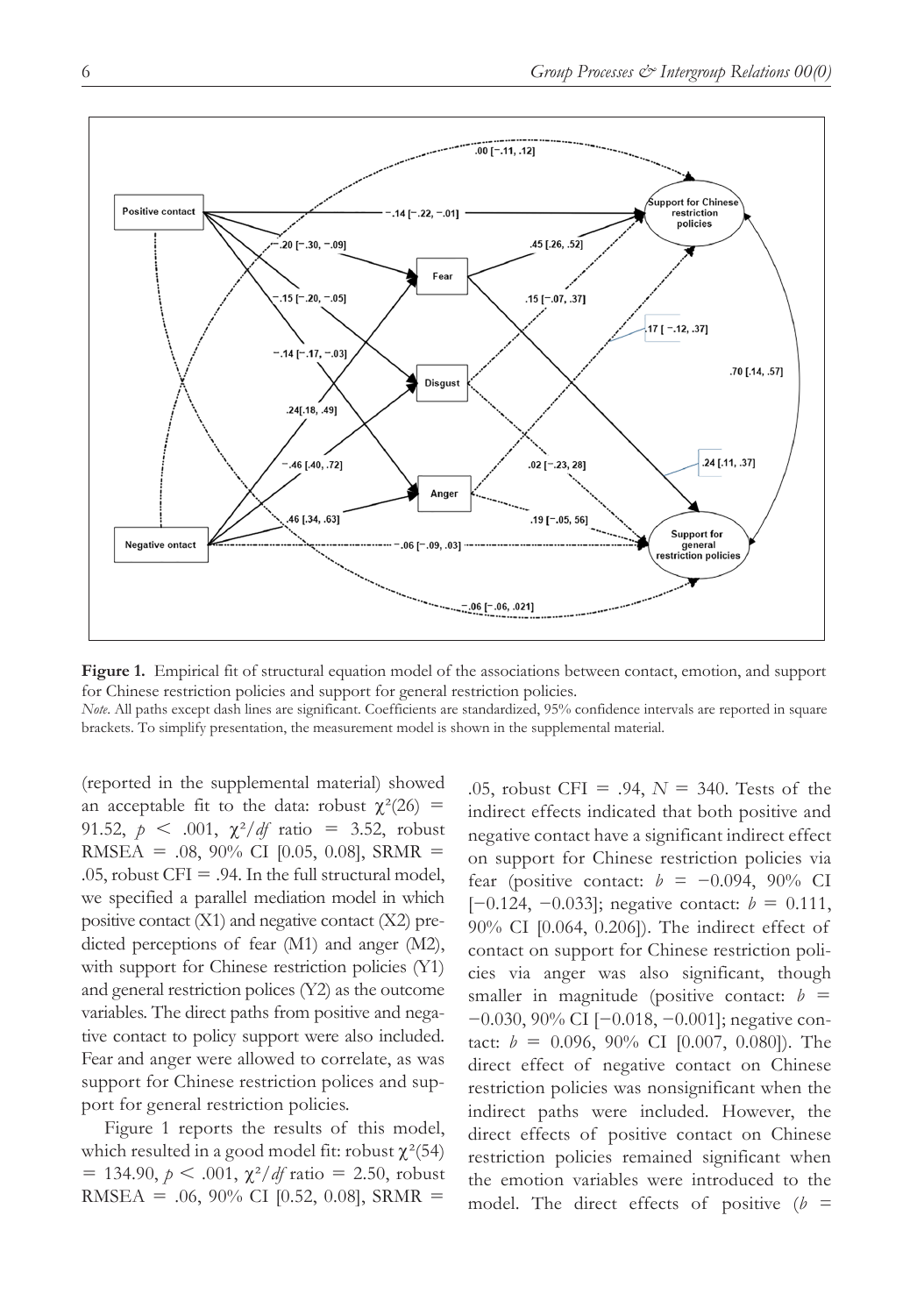*−*0.058, 90% CI [−0.057, 0.021]) and negative contact (*b = −*0.004, 90% CI [−0.113, 0.123]) on support for general restriction policies were nonsignificant, demonstrating that intergroup processes are only relevant to predicting support for discriminatory Chinese restriction policies, and not for measures to contain the spread of the virus generally.

 We formally tested the null hypothesis that the indirect effects of intergroup contact on support for Chinese restriction policies via fear and anger are equal to each other, by specifying contrasts in lavaan to compare the indirect effects. The results revealed that the indirect effect of positive contact on support for Chinese restriction polices via fear was significantly stronger than the indirect effect of positive contact via anger (*b* = −0.064, 90% CI [−0.114, −0.025]). The indirect effect of negative contact on support for Chinese restriction polices via fear was also significantly stronger than the indirect effect of negative contact via anger  $(b = 0.016,$ 90% CI [0.011, 0.171]). In other words, while both fear and anger significantly mediate the relationship between different types of intergroup contact and support for discriminatory policies to restrict Chinese people in the context of a salient welfare threat, fear is the stronger emotional process underlying these effects.

# **General Discussion**

The present research investigated how past experience of intergroup contact with Chinese people predicted discrete intergroup emotions in the context of the COVID-19 crisis; and how these, in turn, predicted support for anti-Chinese restrictions. While positive contact was associated with lower support for discriminatory Chinese restrictions, negative contact was associated with increased policy support. In line with our threatmatching hypothesis, these effects were more strongly driven by fear than by anger. The present findings illustrate how a novel integration of intergroup contact theory with intergroup emotion approaches can provide a more nuanced understanding of how specific threats and emotions drive intergroup contact effects.

The sociofunctional threat tradition has generally assumed that threats posed by groups are relatively stable, group-level perceptions. The intergroup emotions literature, which is built upon cognitive appraisal theories of emotion, however, has long assumed that specific manifestations of prejudicial emotions are contextdependent (Mackie & Smith, 2018; Scherer, 2009; Smith & Mackie, 2008), and experimental studies have shown that priming different threats elicited by the same outgroup can produce distinct emotional and behavioural responses (e.g., Kamans et al., 2011). The present findings recognize that threat appraisals can be contextual and responsive to events, such as geopolitical events, acts of violence, or a pandemic, which can change which intergroup threats are most salient or relevant in a situation. Importantly, we may not necessarily expect the results we observe here—where anti-Chinese discrimination is driven primarily by fear—to generalize beyond the moment in time and cultural context in which they were found. It is very possible that the salience of the welfare threat posed by Chinese people waned as the virus became severe in other parts of Europe. Indeed, when the financial consequences of COVID-19 become more salient than the health threat, a similar study could focus on Chinese people as a source of economic threat, where we would expect anger to play a more dominant role in driving contact effects and predicting retaliatory behaviours.

Our research comprises a cross-sectional survey, and this naturally limits any capacity to make causal claims. Our threat-matching hypothesis concerns the emotional processes driving contact effects, and while an indirect effect is statistical evidence consistent with causation, it is insufficient to establish it. It should also be noted that the size of the associations between our emotion variables and policy support outcomes is larger than the association between intergroup contact and these outcomes. This is perhaps not surprising given the novel nature of these outcome variables for contact research. Importantly, this study moved beyond the prejudice-as-general-attitude approach and showed that intergroup contact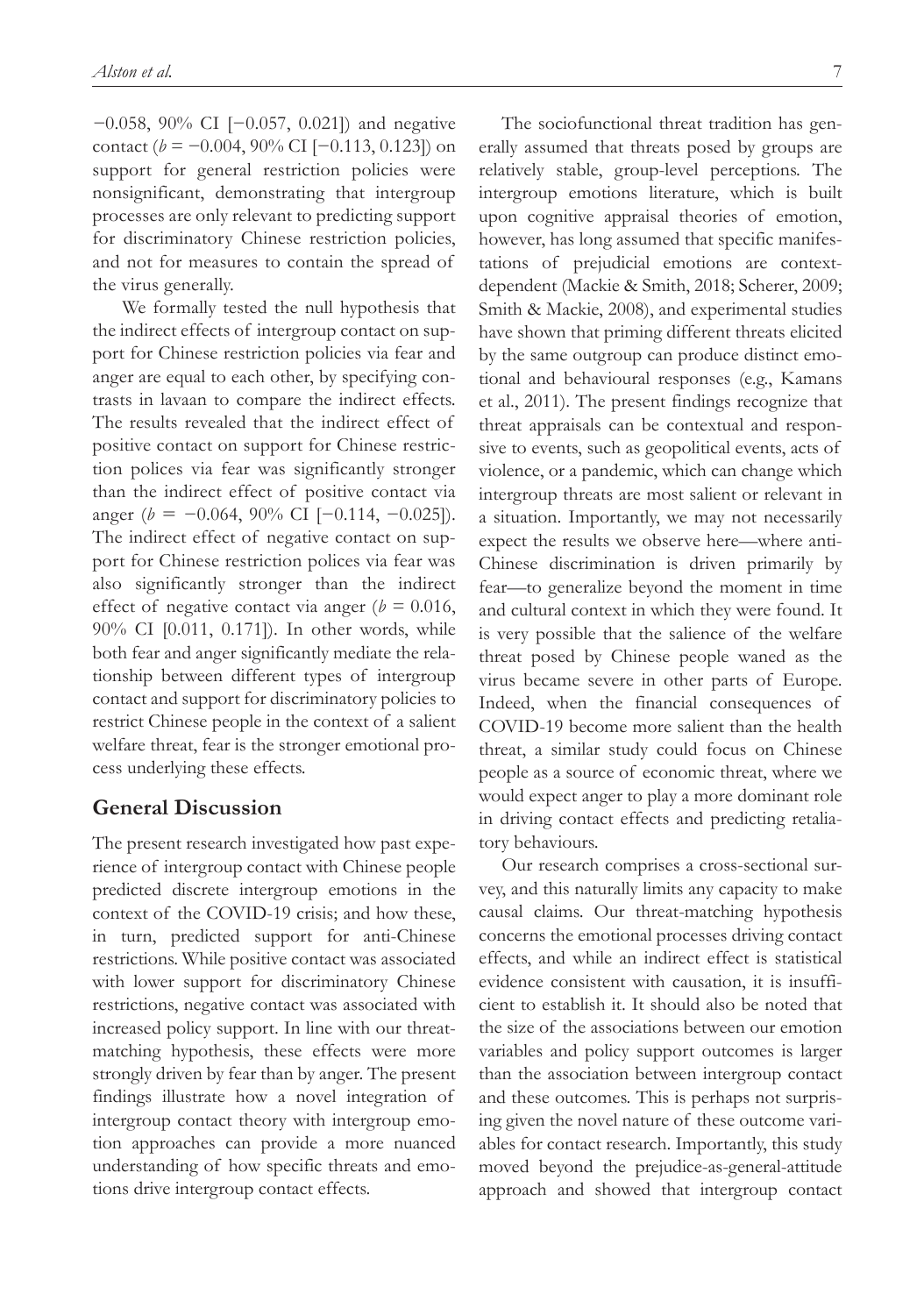plays an important role predicting functionally distinct emotional and behavioural responses to salient threats.

Future tests of our threat-matching hypothesis should also seek to incorporate multiple outgroups with different threat–emotion profiles. The reliability of the contact–prejudice association means that researchers largely overlook the unique characteristics that define group membership when selecting outgroups for research. However, this generalized approach ignores the fact that individuals may react differently in terms of both affect and behaviour towards different outgroups and in different intergroup contexts. The implication of our findings is that the processes and outcomes of intergroup contact may vary as a function of the target outgroup and the threat context. Simultaneously assessing contact with multiple groups and measuring discrete threats, emotions, and behaviours will be critical to building insight into the complexity of intergroup contact effects.

We also found partial support for the affectmatching hypothesis (Barlow et al., 2019), with negative contact being more strongly related to increased anger than positive contact was of reduced anger. The association between negative contact and fear was also trending larger than the association between positive contact and fear, but the difference did not reach statistical significance. Such results further reinforce the importance of examining discrete intergroup emotions, suggesting that the consequences of intergroup contact may depend both on the type of contact (affect-matching) and the specific threat posed by the outgroup (threat-matching).

Our study focused on a brief moment in the COVID-19 timeline. The epidemiological situation is constantly changing, and worldwide people are adopting avoidance and social distancing measures as "a new normal" to fight the spread of the virus. All of the general restriction policies in the current study received low support from our participants in February, only to be enacted 3 weeks later by the UK government. Avoidance of others has been seen as virtuous since this time.

Necessarily, this means a reduction in social contact not just with Chinese people but with other outgroups, as well as ingroups. Future work will need to explore how intergroup contact is rebuilt as threat recedes. It remains to be seen whether long-term recovery from this pandemic will promote a spirit of global cooperation or one of suspicion, threat, and xenophobia. Past contact experiences are likely to predict which path an individual chooses.

# **Conclusion**

In summary, our results suggest that by investigating the structural relationship between positive and negative contact, specific intergroup emotions, and threats, we are ultimately able to identify the finegrained mechanism(s) responsible for contact effects, thus simultaneously achieving a differentiated and an integrated view of the process and of the outcome of intergroup contact. The focus on intergroup emotions and behavioural tendencies is a welcome complement to studies predicting attitudes from contact, and should remain fruitful even in a future without a global emergency.

### **Funding**

The authors received no financial support for the research, authorship, and/or publication of this article.

#### **ORCID iD**

Rose Meleady [https://orcid.org/0000-0002-4671](https://orcid.org/0000-0002-4671-4960) [-4960](https://orcid.org/0000-0002-4671-4960)

### **Supplemental material**

Supplemental material for this article is available online.

#### **Notes**

1. The sociofunctional model identifies a total of five distinct threat–emotion profiles, including a contamination–disgust–rejection profile which suggests that outgroups elicit disgust when they are perceived to be a source of physical or moral contamination (Cottrell & Neuberg, 2005). Evidence for this profile is mixed, with studies suggesting that both disgust and fear result from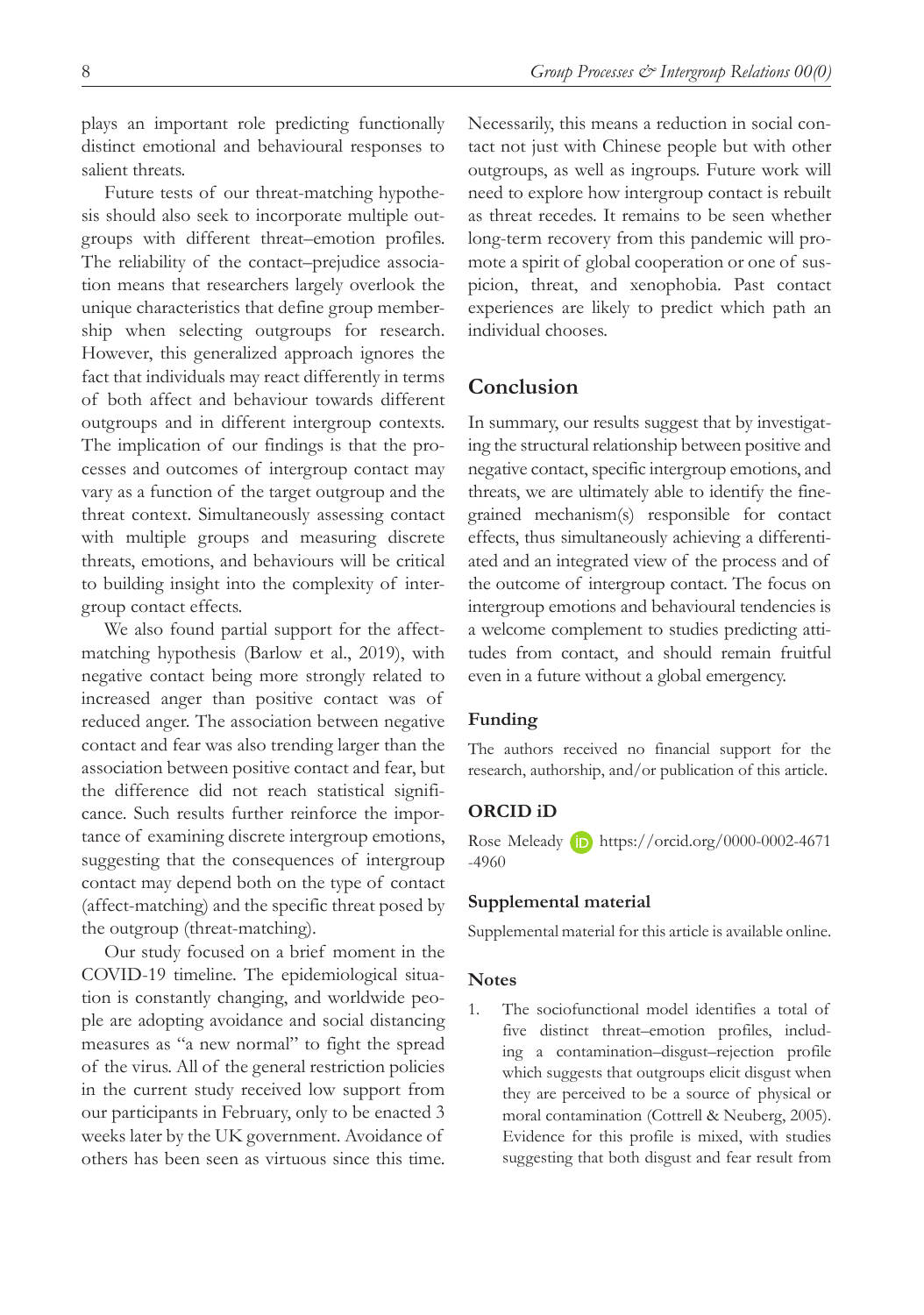contamination threat (Aubé & Ric, 2019; Johnston & Glasford, 2014). According to appraisal theories of emotion (Lazarus, 1991), if an intergroup encounter is appraised as posing danger and the person believes they may not survive the uncertain or existential threat before them, anxiety or fright may be a more likely emotional reaction than disgust to prevent contamination. Others have conceptualized intergroup disgust in terms of social contaminants (e.g., ideas, values; Hodson et al., 2013). For these reasons, we chose to focus on the role of fear rather than disgust in the context of the threat of COVID-19 infection. If we include fear, anger, and disgust as parallel mediators in our model, the indirect effect of positive and negative contact on Chinese restriction policies via fear remains significant, but the indirect effects of anger and disgust are nonsignificant. This alternative model is reported in the supplemental material.

2. We also measured four further policy items. Two items referred to financial aid and building temporary hospitals, which did not fit our "restrictive" policy measure, and two items referred to general (not Chinese) prejudice, so these were not included in our analyses. For exploratory purposes, we also measured risk-taking propensity and general COVID-19 anxiety. These measures are not analyzed here.

### **References**

- Aberson, C. L. (2019). Indirect effects of threat on the contact–prejudice relationship: A meta-analysis. *Social Psychology*, *50*, 105–126. [https://doi.](https://doi.org/10.1027/1864-9335/a000364) [org/10.1027/1864-9335/a000364](https://doi.org/10.1027/1864-9335/a000364)
- Allport, G. W. (1954). *The nature of prejudice*. Addison-Wesley.
- Aubé, B., & Ric, F. (2019). The sociofunctional model of prejudice: Questioning the role of emotions in the threat–behavior link. *International Review of Social Psychology*, *32*.<https://doi.org/10.5334/irsp.169>
- Barlow, F. K., Hornsey, M. J., Hayward, L. E., Houkamau, C. A., Kang, J., Milojev, P., & Sibley, C. G. (2019). Why do we hold mixed emotions about racial out-groups? A case for affect matching. *Psychological Science*. Advance online publication. <https://doi.org/10.1177/0956797619844269>
- Barlow, F. K., Paolini, S., Pedersen, A., Hornsey, M. J., Radke, H. R. M., Harwood, J., Rubin, M., & Sibley,

C. G. (2012). The contact caveat: Negative contact predicts increased prejudice more than positive contact predicts reduced prejudice. *Personality and Social Psychology Bulletin*, *38*, 1629–1643. [https://](https://doi.org/10.1177/0146167212457953) [doi.org/10.1177/0146167212457953](https://doi.org/10.1177/0146167212457953)

- Chung, R. Y. N., & Li, M. M. (2020, February 29). Anti-Chinese sentiment during the 2019-nCoV outbreak. *The Lancet*, *395*, 686–687. [https://doi.](https://doi.org/10.1016/S0140-6736(20)30358-5) [org/10.1016/S0140-6736\(20\)30358-5](https://doi.org/10.1016/S0140-6736(20)30358-5)
- Cottrell, C. A., & Neuberg, S. L. (2005). Different emotional reactions to different groups: A sociofunctional threat-based approach to "prejudice." *Journal of Personality and Social Psychology*, *88*, 770–789. [https://doi.org/10.1037/0022-](https://doi.org/10.1037/0022-3514.88.5.770) [3514.88.5.770](https://doi.org/10.1037/0022-3514.88.5.770)
- Cottrell, C. A., Richards, D. A. R., & Nichols, A. L. (2010). Predicting policy attitudes from general prejudice versus specific intergroup emotions. *Journal of Experimental Social Psychology*, *46*, 247–254. [https://doi.org/10.1016/j.](https://doi.org/10.1016/j.jesp.2009.10.008) [jesp.2009.10.008](https://doi.org/10.1016/j.jesp.2009.10.008)
- Davies, K., Tropp, L. R., Aron, A., Pettigrew, T. F., & Wright, S. C. (2011). Cross-group friendships and intergroup attitudes: A meta-analytic review. *Personality and Social Psychology Review*, *15*, 332–351. <https://doi.org/10.1177/1088868311411103>
- Fiske, S. T., Cuddy, A. J., Glick, P., & Xu, J. (2002). A model of (often mixed) stereotype content: Competence and warmth respectively follow from perceived status and competition. *Journal of Personality and Social Psychology*, *82*, 878–902. [https://doi.](https://doi.org/10.1037/0022-3514.82.6.878) [org/10.1037/0022-3514.82.6.878](https://doi.org/10.1037/0022-3514.82.6.878)
- Giner-Sorolla, R., & Russell, P. S. (2019). Not just disgust: Fear and anger also relate to intergroup dehumanization. *Collabra: Psychology*, *5*, 56. <https://doi.org/10.1525/collabra.211>
- Graf, S., Paolini, S., & Rubin, M. (2014). Negative intergroup contact is more influential, but positive intergroup contact is more common: Assessing contact prominence and contact prevalence in five Central European countries. *European Journal of Social Psychology*, *44*, 536–547. [https://doi.](https://doi.org/10.1002/ejsp.2052) [org/10.1002/ejsp.2052](https://doi.org/10.1002/ejsp.2052)
- Haddock, G., Zanna, M. P., & Esses, V. M. (1993). Assessing the structure of prejudicial attitudes: The case of attitudes towards homosexuals. *Journal of Personality and Social Psychology*, *65*, 1105–1118. <https://doi.org/10.1037/0022-3514.65.6.1105>
- Hayward, L. E., Tropp, L. R., Hornsey, M. J., & Barlow, F. K. (2018). How negative contact and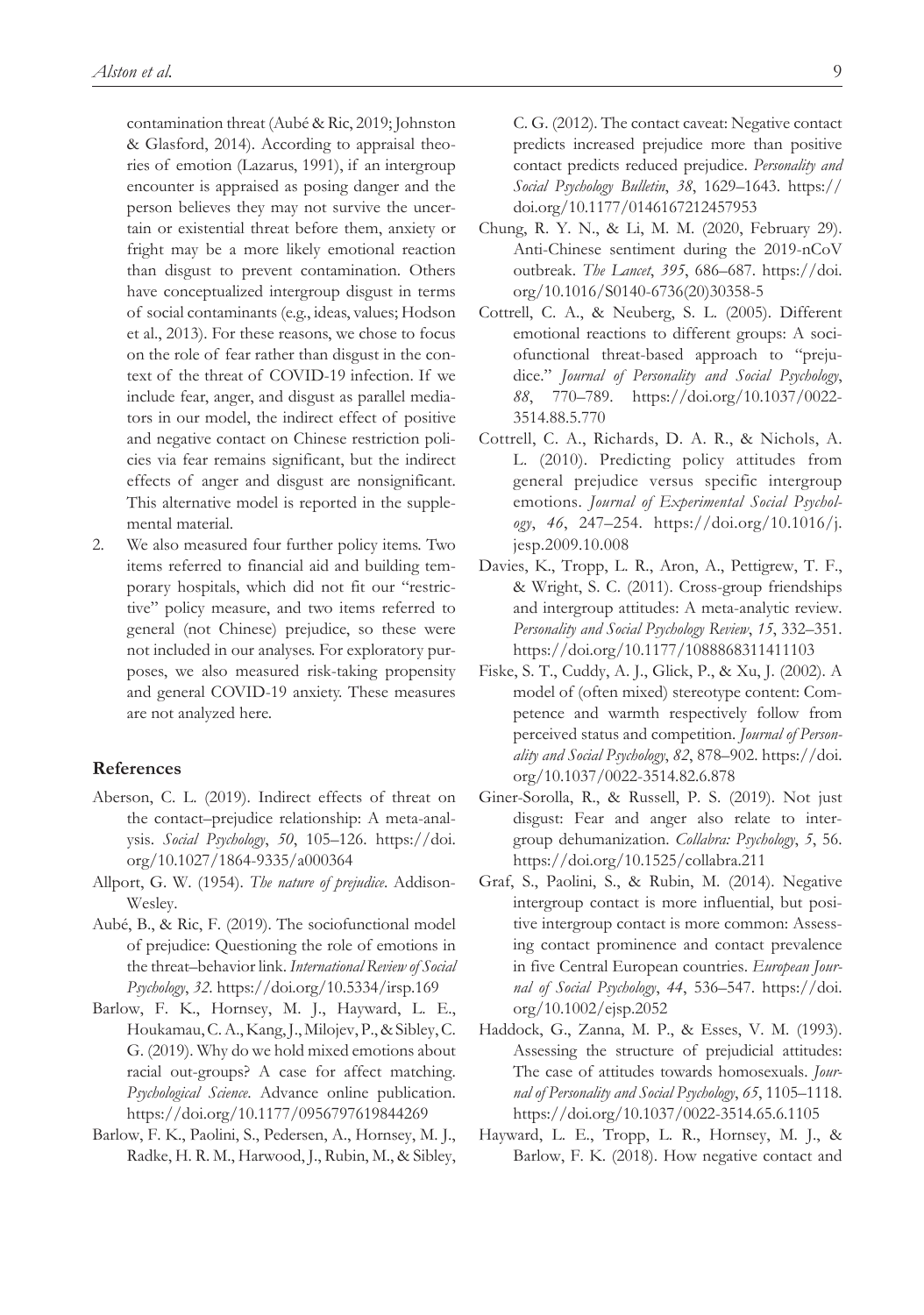positive contact with Whites predict collective action among racial and ethnic minorities. *British Journal of Social Psychology*, *57*, 1–20. [https://doi.](https://doi.org/10.1111/bjso.12220) [org/10.1111/bjso.12220](https://doi.org/10.1111/bjso.12220)

- Hodson, G., Choma, B. L., Boisvert, J., Hafer, C. L., MacInnis, C. C., & Costello, K. (2013). The role of intergroup disgust in predicting negative outgroup evaluations. *Journal of Experimental Social Psychology*, *49*, 195–205. [https://doi.org/10.1016/j.](https://doi.org/10.1016/j.jesp.2012.11.002) [jesp.2012.11.002](https://doi.org/10.1016/j.jesp.2012.11.002)
- Huff, C., & Tingley, D. (2015). "Who are these people?" Evaluating the demographic characteristics and political preferences of MTurk survey respondents. *Research & Politics*, *2*. [https://doi.](https://doi.org/10.1177/2053168015604648) [org/10.1177/2053168015604648](https://doi.org/10.1177/2053168015604648)
- Johnston, B. M., & Glasford, D. E. (2014). A threat–emotion profile approach to explaining active versus passive harm in intergroup relations. *Social Psychology*, *45*, 399–407. [https://doi.](https://doi.org/10.1027/1864-9335/a000199) [org/10.1027/1864-9335/a000199](https://doi.org/10.1027/1864-9335/a000199)
- Kamans, E., Otten, S., & Gordijn, E. H. (2011). Power and threat in intergroup conflict: How emotional and behavioral responses depend on amount and content of threat. *Group Processes & Intergroup Relations*, *14*, 293–310. [https://doi.](https://doi.org/10.1177/1368430210372525) [org/10.1177/1368430210372525](https://doi.org/10.1177/1368430210372525)
- Kauff, M., Asbrock, F., Wagner, U., Pettigrew, T. F., Hewstone, M., Schäfer, S. J., & Christ, O. (2017). (Bad) feelings about meeting them? Episodic and chronic intergroup emotions associated with positive and negative intergroup contact as predictors of intergroup behavior. *Frontiers in Psychology*, *8*, Article 1449. [https://doi.org/10.3389/](https://doi.org/10.3389/fpsyg.2017.01449) [fpsyg.2017.01449](https://doi.org/10.3389/fpsyg.2017.01449)
- Lazarus, R. S. (1991). Progress on a cognitivemotivational-relational theory of emotion. *The American Psychologist*, *46*, 819–834. [https://doi.](https://doi.org/10.1037/0003-066X.46.8.819) [org/10.1037/0003-066X.46.8.819](https://doi.org/10.1037/0003-066X.46.8.819)
- Lemmer, G., & Wagner, U. (2015). Can we really reduce ethnic prejudice outside the lab? A meta-analysis of direct and indirect contact interventions. *European Journal of Social Psychology*, *45*, 152–168. [https://doi.org/10.1002/](https://doi.org/10.1002/ejsp.2079) [ejsp.2079](https://doi.org/10.1002/ejsp.2079)
- Levay, K. E., Freese, J., & Druckman, J. N. (2016). The demographic and political composition of Mechanical Turk samples. *SAGE Open*, *6*. <https://doi.org/10.1177/2158244016636433>
- Mackie, D. M., & Smith, E. R. (2018). Intergroup emotions theory: Production, regulation, and modification of group-based emotions. In J. M.

Olson (Ed.), *Advances in experimental social psychology* (Vol. 58, pp. 1–69). Academic Press. [https://doi.](https://doi.org/10.1016/bs.aesp.2018.03.001) [org/10.1016/bs.aesp.2018.03.001](https://doi.org/10.1016/bs.aesp.2018.03.001)

- Neuberg, S., & Cottrell, C. (2002). Intergroup emotions: A biocultural approach. In D. M. Mackie & E. R. Smith (Eds.), *From prejudice to intergroup emotions: Differentiated reactions to social groups* (pp. 265–283). Psychology Press.
- Paolini, S., Harwood, J., & Rubin, M. (2010). Negative intergroup contact makes group memberships salient: Explaining why intergroup conflict endures. *Personality and Social Psychology Bulletin*, *36*, 1723–1739. [https://doi.](https://doi.org/10.1177/0146167210388667) [org/10.1177/0146167210388667](https://doi.org/10.1177/0146167210388667)
- Pettigrew, T. F., & Tropp, L. R. (2006). A meta-analytic test of intergroup contact theory. *Journal of Personality and Social Psychology*, *90*, 751–783. [https://doi.](https://doi.org/10.1037/0022-3514.90.5.751) [org/10.1037/0022-3514.90.5.751](https://doi.org/10.1037/0022-3514.90.5.751)
- Pettigrew, T. F., & Tropp, L. R. (2011). *When groups meet: The dynamics of intergroup contact*. Psychology Press. <https://doi.org/10.4324/9780203826461>
- Quigley, A. (2020). *Coronavirus outbreak predicted to have an impact on financial markets and the global economy*. [https://www.ipsos.com/ipsos-mori/en-uk/cor](https://www.ipsos.com/ipsos-mori/en-uk/coronavirus-outbreak-predicted-have-impact-financial-markets-and-global-economy)[onavirus-outbreak-predicted-have-impact-finan](https://www.ipsos.com/ipsos-mori/en-uk/coronavirus-outbreak-predicted-have-impact-financial-markets-and-global-economy)[cial-markets-and-global-economy](https://www.ipsos.com/ipsos-mori/en-uk/coronavirus-outbreak-predicted-have-impact-financial-markets-and-global-economy)
- R Core Team. (2018). *A language and enviroment for statistical computing* [Computer software, R version 4.0.2].<https://www.R-project.org/>
- Rosseel, Y. (2012). lavaan: An R package for structural equation modeling and more. *Journal of Statistical Software*. <https://doi.org/10.18637/jss.v048.i02>
- Scherer, K. R. (2009). The dynamic architecture of emotion: Evidence for the component process model. *Cognition & Emotion*, *23*, 1307–1351. [https://doi.org/10.1080/02699930902928969.](https://doi.org/10.1080/02699930902928969)
- Schild, L., Ling, C., Blackburn, J., Stringhini, G., Zhang, Y., & Zannettou, S. (2020). *"Go eat a bat, Chang!": An early look on the emergence of sinophobic behavior on web communities in the face of COVID-19*. ArXiv. <http://arxiv.org/abs/2004.04046>
- Seger, C. R., Banerji, I., Park, S. H., Smith, E. R., & Mackie, D. M. (2017). Specific emotions as mediators of the effect of intergroup contact on prejudice: Findings across multiple participant and target groups. *Cognition and Emotion*, *31*, 923–936. <https://doi.org/10.1080/02699931.2016.1182893>
- Skitka, L. J., Bauman, C. W., Aramovich, N. P., & Morgan, G. S. (2006). Confrontational and preventative policy responses to terrorism: Anger wants